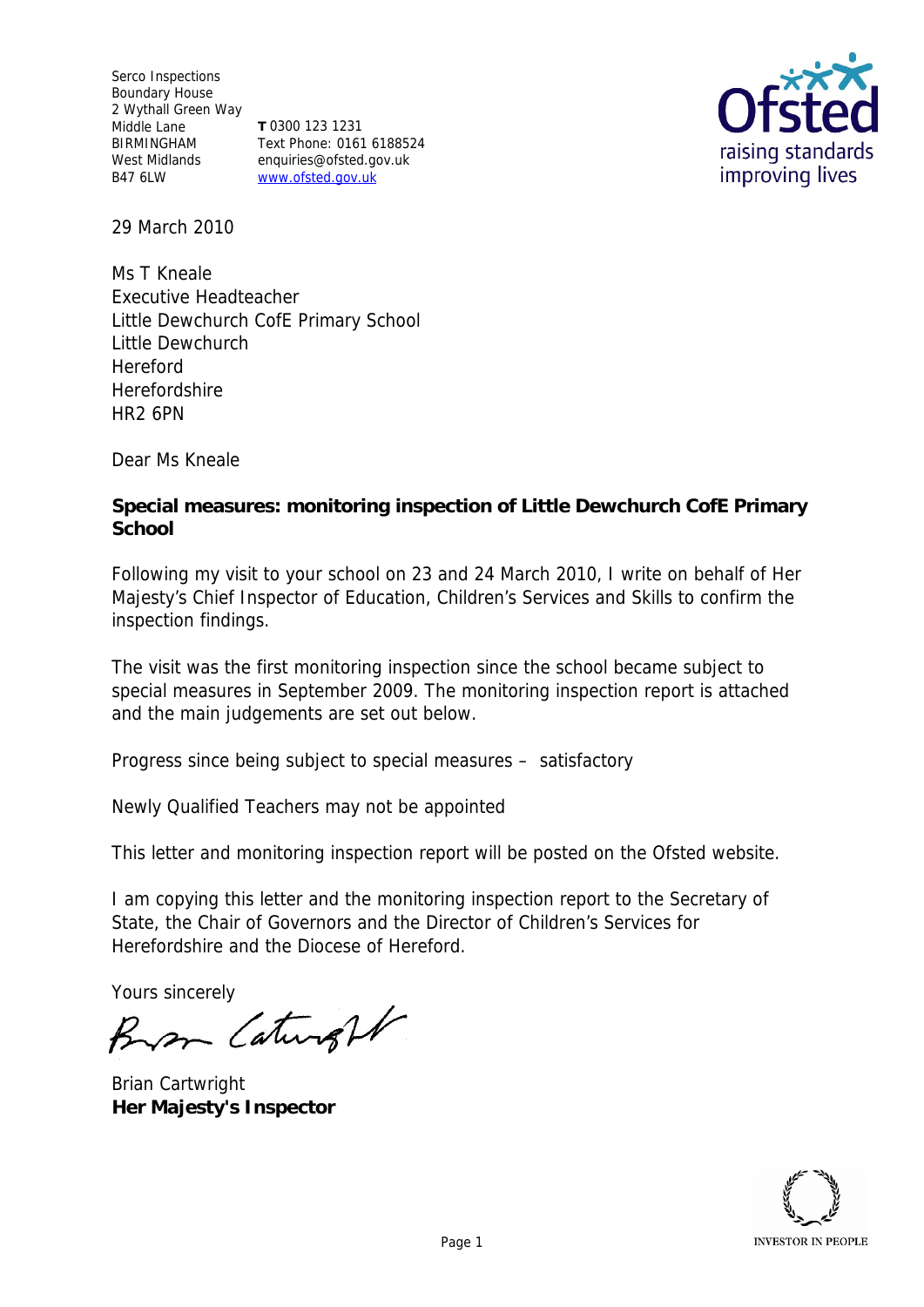

**Special measures: monitoring of Little Dewchurch CofE Primary School**

**Report from the first monitoring inspection**

## **Evidence**

Inspectors observed the school's work including all of the school's teachers in seven separate sessions, scrutinised documents and met with the executive headteacher, the Vice-Chair of Governors, the governor with oversight of special educational needs, parents and carers, a representative of the local authority and teachers.

## **Context**

Since the previous inspection, the substantive headteacher has retired. A classroom teacher has left the school, and another class teacher began maternity leave in January 2010. There is an assistant headteacher, and an executive headteacher of a nearby school who has operational oversight.

**Pupils' achievement and the extent to which they enjoy their learning**

The standards of pupils' work seen on this visit were broadly average with some examples of above average work, notably in younger year groups. Writing standards still lag behind those of reading and mathematics but improvements are evident here since the start of term in 2010. Teachers now have information on the current attainment of their pupils, and on their particular learning needs. Historic information about their prior attainment is considered unreliable by the current leadership and local authority consultants. Marking is thorough enough to identify strengths and weaknesses but suggests pupils 'think about' the issue for the next time. Pupils are not routinely correcting their existing work, or responding to a supplementary question. The special educational needs coordinator from the partner primary school has swiftly audited and mapped the provision for children with special educational needs and/or disabilities She has also consulted with parents and carers, and their children, in drawing up pupil-friendly individual education plans, which are now in place and accessible to teachers. These are clear, but have not been in place long enough to show in better learning outcomes.

Progress since the last inspection on the areas for improvement:

- Improve standards and achievement across the school, and especially in writing in Key Stage 2 **–** satisfactory
- Improve outcomes for pupils with special educational needs and/or disabilities and the gifted and talented **–** satisfactory

**The effectiveness of provision**

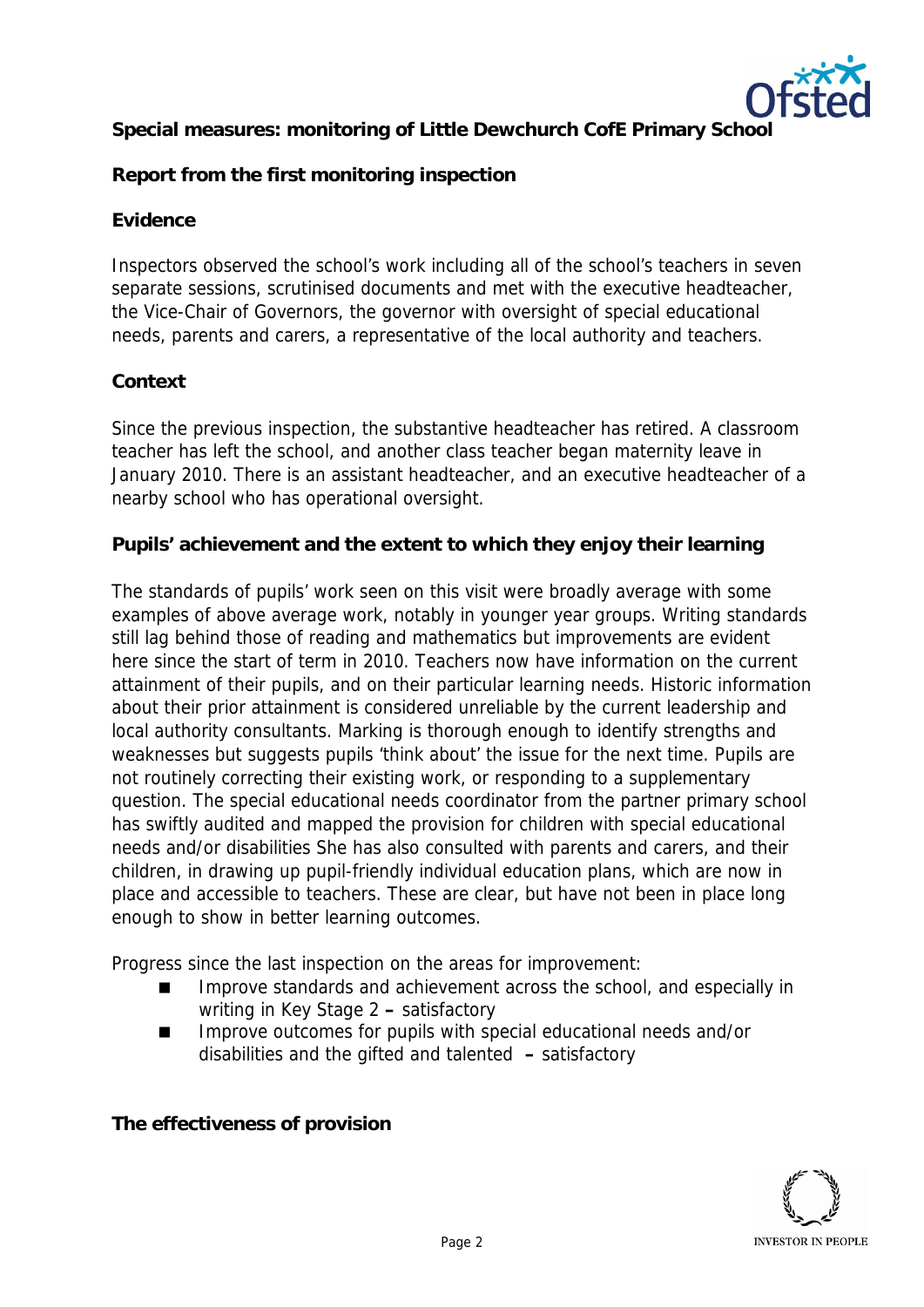

Lesson plans identify a range of possible outcomes for different general abilities of pupils, which represents an important improvement since the last inspection. These plans do not always explicitly address the recently developed individual educational plans of pupils with special educational needs and/or disabilities. The better plans identify tasks for pupils by name or group pupils together by prior attainment and assign different activities matched to their abilities. Teachers also give pupil-specific targets to individuals verbally.

Teaching seen at this visit was satisfactory overall, with examples of good practice most evident when pupils were working individually or in small groups on tasks matched to their abilities. For example, in mathematics, pupils were measuring lengths and using that data for calculating perimeters; some were at a very early stage of using rulers to measure to the nearest centimetre, with others attempting National Curriculum Level 4 questions. This vast range of ability and experience of pupils in the wide age-range classes magnifies the need for precise differentiation by task. The stimuli provided for writing tasks were interesting, and motivated the pupils to be creative in their work. In weaker lessons, pupils spent too long as a whole class, waiting to get started on their work. Teachers could expect more independence from pupils, as some pupils are often knowledgeable about the topic and so could use and extend that knowledge from the outset.

## **The effectiveness of leadership and management**

The executive headteacher has introduced systematic and accurate assessment of every pupil, every half term with the help of her own school's subject leaders and the local authority consultant staff. This shows almost every pupil making progress, including those with special educational needs and/or disabilities. The local authority and the executive headteacher have observed lesson quality. Their evidence shows a mixed but essentially satisfactory current picture that has improved since Christmas 2009. The school's own staff are at an early stage of working alongside external experts in developing their monitoring and evaluation skills.

Statutory requirements in relation to safeguarding policy and practice have been met. Fire evacuations have been practised and recorded. A health and safety audit has been conducted, although minor shortfalls in implementing its recommendations were noticed during this visit. Parents expressed their satisfaction in the improvements in the school, particularly in the improved speed and quality of communication between school and home.

Progress since the last inspection on the areas for improvement:

- Improve the quality of leadership and management **–** satisfactory
- Ensure that safeguarding arrangements are robust and effective **–** satisfactory



**External support**